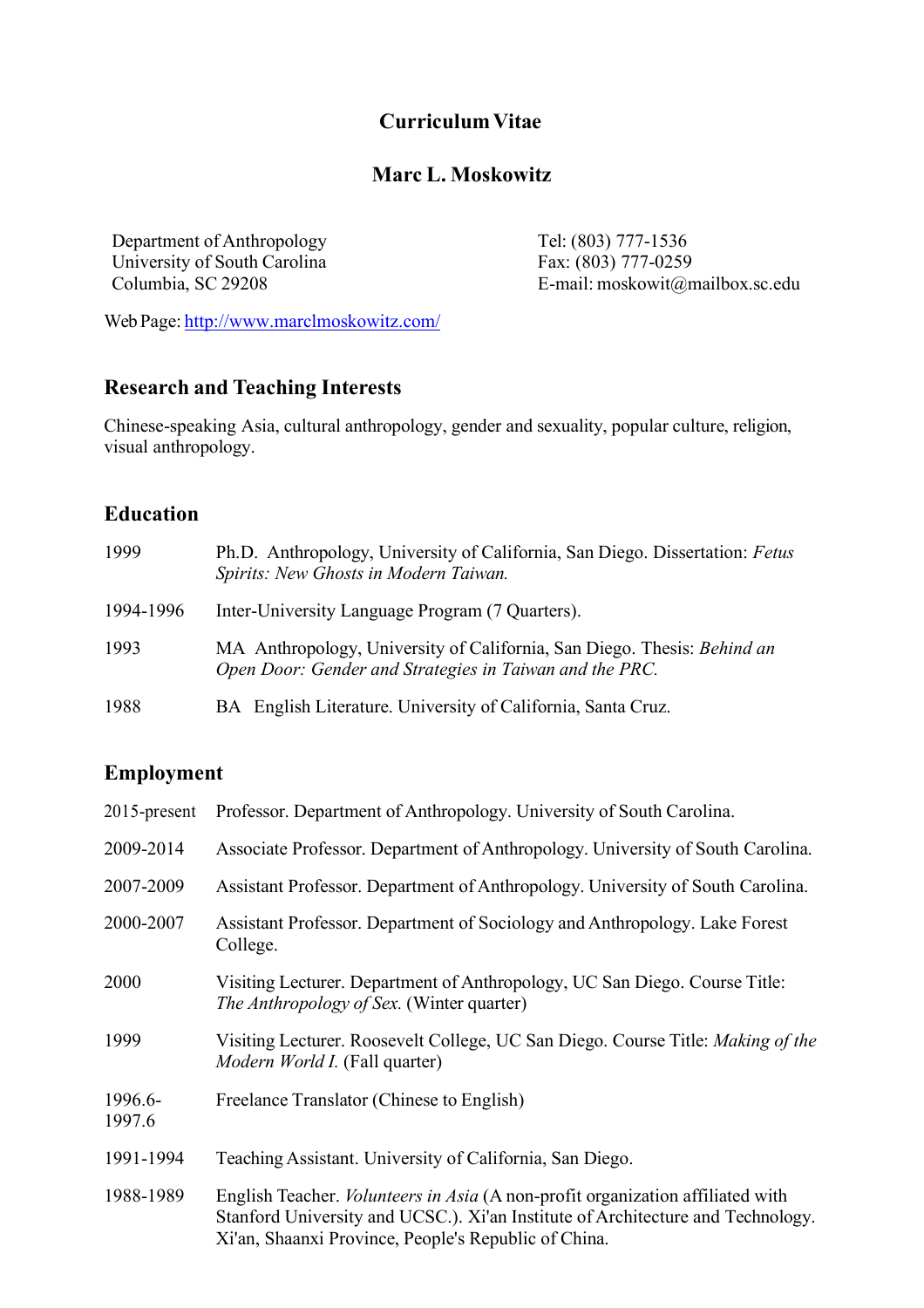#### **UnpaidAffiliations**

- 2011.7-2012.7 Visiting Scholar. Department of Sociology and Anthropology. Peking University. Beijing, PRC.
- 2005.6-2007.8 Visiting Scholar. Affiliated with the Institute of Ethnology, Academia Sinica. Nangang, Taipei, Taiwan.
- 1994.9-1999.7 Visiting Research Associate. Institute of Ethnology, Academia Sinica. Nangang, Taipei, Taiwan.

#### **Books (Monographs)**

- 2019 *China's Internet Video Culture: YouTube, Youku, and the Space in Between.* New York: Routledge.
- 2013 *Go Nation: Chinese Masculinities and the Game of Weiqi in China.* Berkeley: University of California Press.
- 2010 *Cries of Joy, Songs of Sorrow: Chinese Pop Music and its Cultural Connotations.* Honolulu: University of Hawai'i Press.
- 2001 *The Haunting Fetus: Abortion, Sexuality, and the Spirit World in Taiwan*. Honolulu: University of Hawai'i Press.

#### **Books (Edited Volumes)**

- 2011 *Popular Culture in Taiwan: Charismatic Modernity.* New York: Routledge.
- 2004 *The Minor Arts of Daily Life: Popular Culture in Modern Taiwan.* Honolulu: University of Hawai'i Press. (Co-edited with David K. Jordan and Andrew D. Morris).

#### **Ethnographic Films**

- 2012 *Weiqi Wonders: Conversations About the Game of Go in China*. High-Definition Color. 50 min. Distributed by CreateSpace.
- 2011 *Dancing for the Dead: Funeral Strippers in Taiwan*. High-Definition Color. 38 min. Distributed by CreateSpace.

#### **Museum Exhibit**

2013-present 6:21 minutes of my film *Dancing for the Dead* is displayed in a permanent exhibit in the Museum fur Sepülkralkltur in Germany.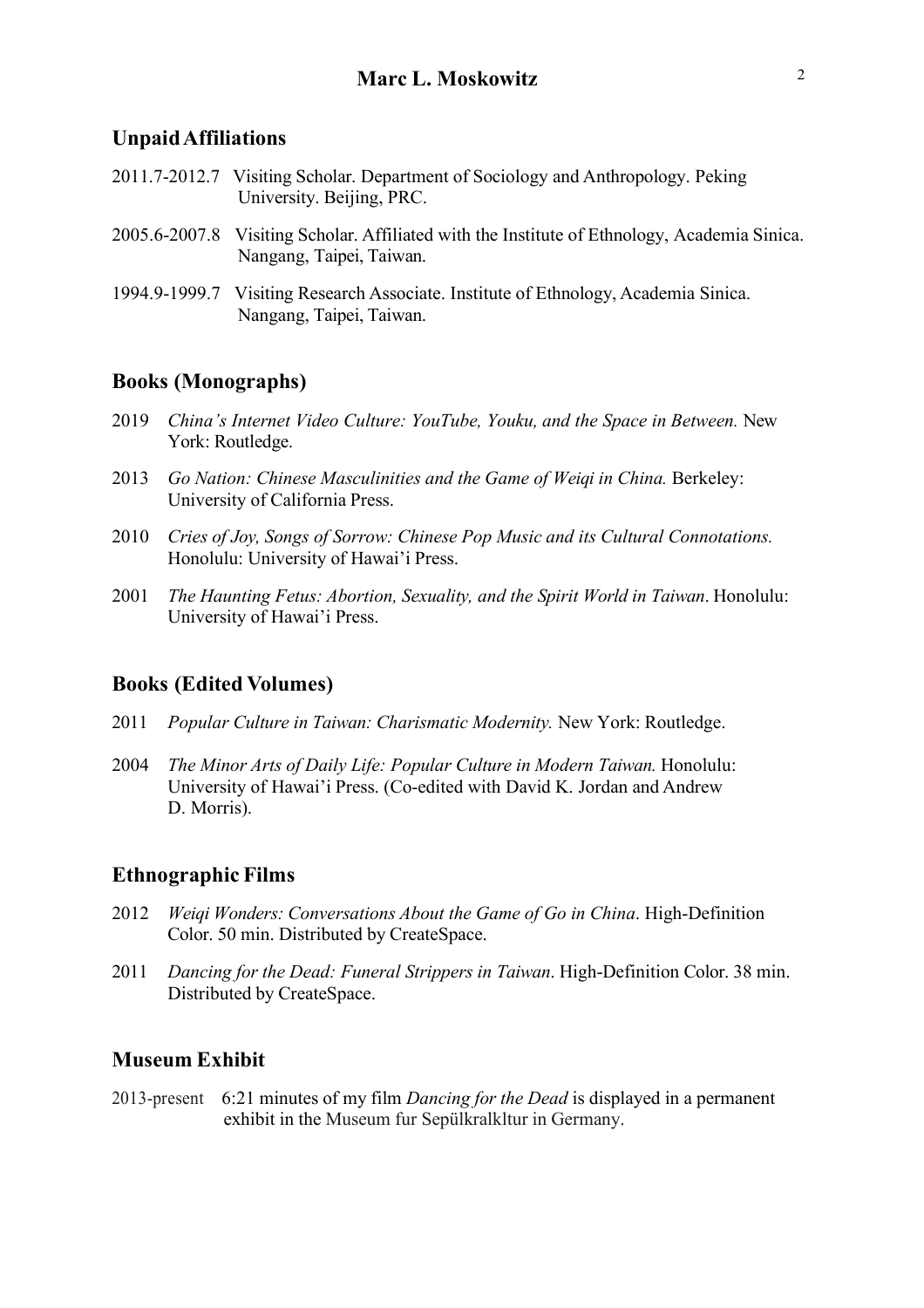#### **YouTube Videos (840,000 views)**

- 2013 Short Video. *Jitong. Dexing Temple. Huwei, Taiwan.* High-Definition Color. 5 minutes. http://www.youtube.com/watch?v=YQ1MkrBpHrw
- 2012 Trailer. *Weiqi Wonders: Conversations About the Game of Go in China*. High-Definition Color. 2 minutes. http://www.youtube.com/watch?v=kqCCb7W1JLM
- 2011 Trailer 2. *Dancing for the Dead: Funeral Strippers in Taiwan*. High-Definition Color. 1 minute. http://www.youtube.com/watch?v=wcngtO27Omc
- 2011 Trailer 1. *Dancing for the Dead: Funeral Strippers in Taiwan*. High-Definition Color. 1 minute. http://www.youtube.com/watch?v=mYxOBoHHJ9M

#### **Peer-Reviewed Articles and Book Chapters**

- 2015 "From Mao Zedong to Michael Jackson: Revisualizing Culture and History in the YouTube Age." *China Information*, 29: 309-332.
- 2015 "Drinking Modernity: Sexuality and the Sanitation of Space in Taiwan's Coffee Shops." In *Japanese Taiwan: Colonial Rule and its Legacy.* SOAS Studies in Modern and Contemporary Japan, ed. Andrew D. Morris, 201-212. Bloomsbury Press.
- 2014 "Seeing Sound: *Perhaps Love*, YouTube, and Hong Kong's Cultural Convergence." *Visual Anthropology*, 27: 149-165.
- 2013 "Weiqi Legends, Then and Now: Cultural Paradigms in the Game of Go." In *Asian Popular Culture: New, Hybrid, and Alternate Media*, eds. John Lent and Lorna Fitzsimmons, 1-16. New York: Lexington Books.
- 2011 "The Power of the Popular." In *Popular Culture in Taiwan: Charismatic Modernity*, ed. Marc L. Moskowitz, 1-22. New York: Routledge.
- 2011 "From Warlocks to Aryans: The Slippery Slope of Cultural Nuance in Reading Harry Potter in Taiwan." In *Popular Culture in Taiwan: Charismatic Modernity*, ed. Marc L. Moskowitz, 168-180. New York: Routledge.
- 2010 "Coffee and its Cultural Connotations in Taiwan" (*Taiwan de kafei wenhua ji qi wenhua yihan* 台灣的咖啡文化及其文化意涵). (Published in Chinese.) *Journal of Chinese Dietary Culture* (*Zhongguo yinshi wenhua* 中國飲食文化) 6(1): 1-25.
- 2009 "Mandopop Under Siege: Culturally Bound Criticisms of Taiwan's Pop Music." *Popular Music*, Cambridge University Press. 28(1): 69-83.
- 2008 "Message in a Bottle: Lyrical Laments and Emotional Expression in Mandopop" *The China Quarterly* 194: 365-379.
- 2008 "Multiple Virginity, Barbarian Prince Charmings, and Other Contested Realities in Taipei's Foreign Club Culture." *Sexualities* 11(3): 327-335.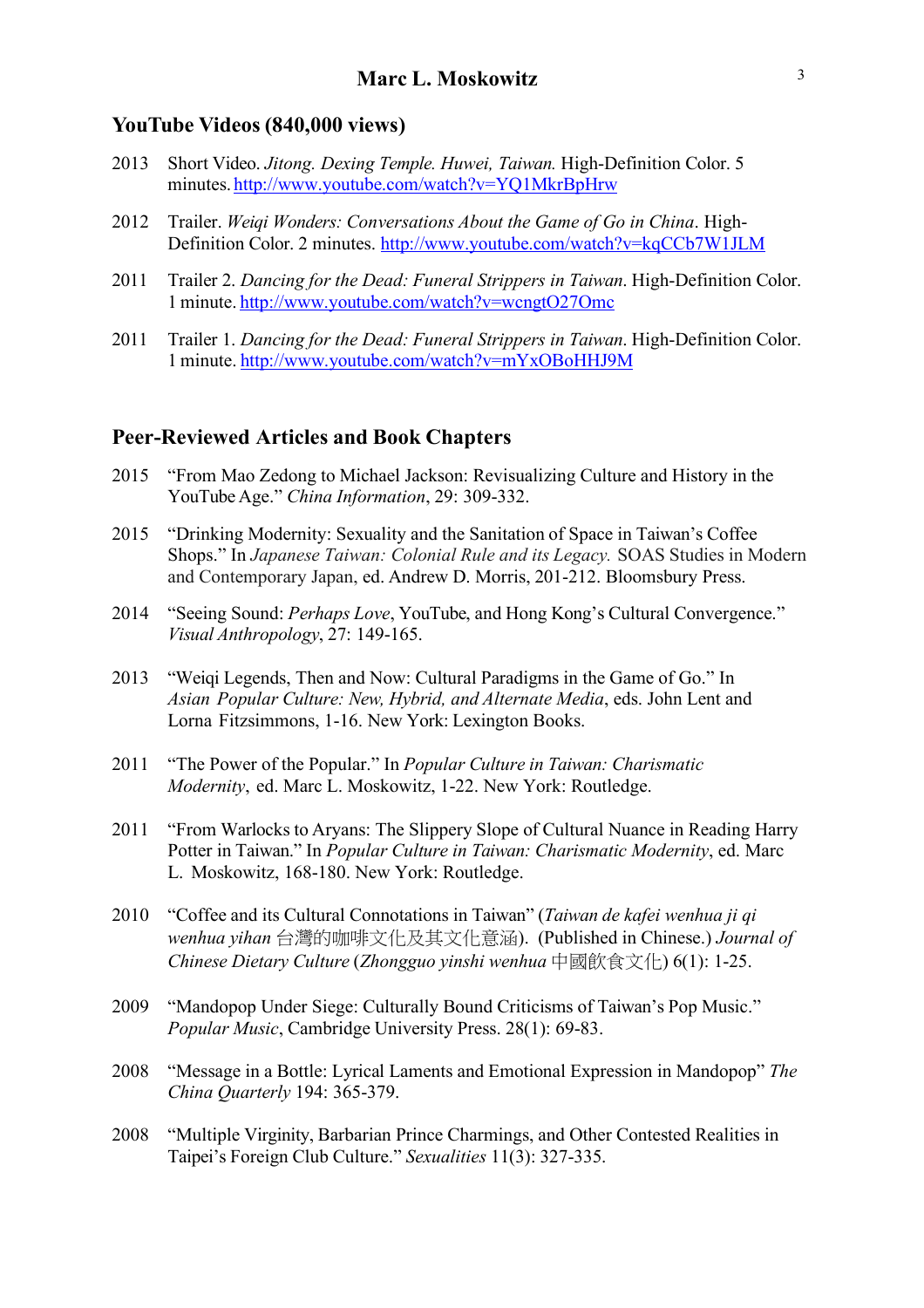- 2007 "Failed Families and Quiet Individualism: Women's Strategies of Resistance in Urban Taiwan." *Journal of Archaeology and Anthropology,* National Taiwan University, Taipei, Taiwan. 67: 157-184.
- 2005 "Magic Tricks, Midnight Grave Outings, and Transforming Trees: Performance and Agency in Taiwanese Religion." *Special Issue of the Journal of Ritual Studies: Asian Ritual Systems: Syncretisms and Ruptures*, ed. Andrew Strathern and Pamela J. Stewart. 19(1): 19-30. **2007 Reprinted** in Andrew Strathern and Pamela J. Stewart, ed. *Asian Ritual Systems: Syncretisms and Ruptures*, 63-81. Durham, North Carolina: Carolina Academic Press Ritual Studies Monographs.
- 2004 "Yang-Sucking She-Demons: Penetration, Fear of Castration, and other Freudian Angst in Modern Chinese Cinema." In *The Minor Arts of Daily Life: Popular Culture in Modern Taiwan,* ed. David K. Jordan, Andrew Morris, and Marc L. Moskowitz, 205-217. Honolulu: University of Hawai'i Press.
- 1998 "The Haunting Fetus: Greed, Healing, and Religious Adaptation in Modern Taiwan." *Bulletin of the Institute of Ethnology, Academia Sinica*. Taipei, Taiwan. 86: 157-196.

### **Short Works**

- 2019 Book Review. Hird, Derek and Geng Song, eds. The Cosmopolitan Dream: Transnational Chinese Masculinities in a Global Age. *The China Quarterly.* 237: 274- 276.
- 2017 Book Review. Steinmüller, Hans and Susanne Brandstädter, eds. Irony, Cynicism and the Chinese State. *Social Anthropology/Anthropologie Sociale*. 25(2): 267-269.
- 2017 Book Review. Louie, Kam, ed. Changing Chinese Masculinities: From Imperial Pillars of State to Global Real Men. *The China Quarterly*. 229: 257-258.
- 2015 Book Review. Fung, Anthony Y.H., ed. Asian Popular Culture: The Global (Dis)Continuity. *East Asian Journal of Popular Culture*. 1(3): 437-439.
- 2014 Book Review. Cho, Mun Young. The Specter of 'the People': Urban Poverty in Northeast China. *The Journal of the Royal Anthropological Institute* 20(3): 594-595.
- 2014 Book Review. Harris, Rachel, Rowan Pease, and Shzr Ee Tan, eds. Gender in Chinese Music. *Music & Letters*. 95(2): 314-315.
- 2014 Book Review. Osburg, John. Anxious Wealth: Money and Morality Among China's New Rich. *Journal of Asian Studies* 73(2): 534-535.
- 2014 Film Review. Field, Andrew, and Jud Willmont, dir. "DOWN: Indie Rock in the PRC. *Pacific Affairs* 87(1): 209-210.
- 2013 Book Review. Sun, Jing. Japan and China as Charm Rivals: Soft Power in Regional Diplomacy. *Pacific Affairs* 86(3): 619-620.
- 2013 Book Review. Tan, Shzr Ee. Beyond 'Innocence': Amis Aboriginal Song in Taiwan as an Ecosystem. *China Quarterly* 213: 234-235.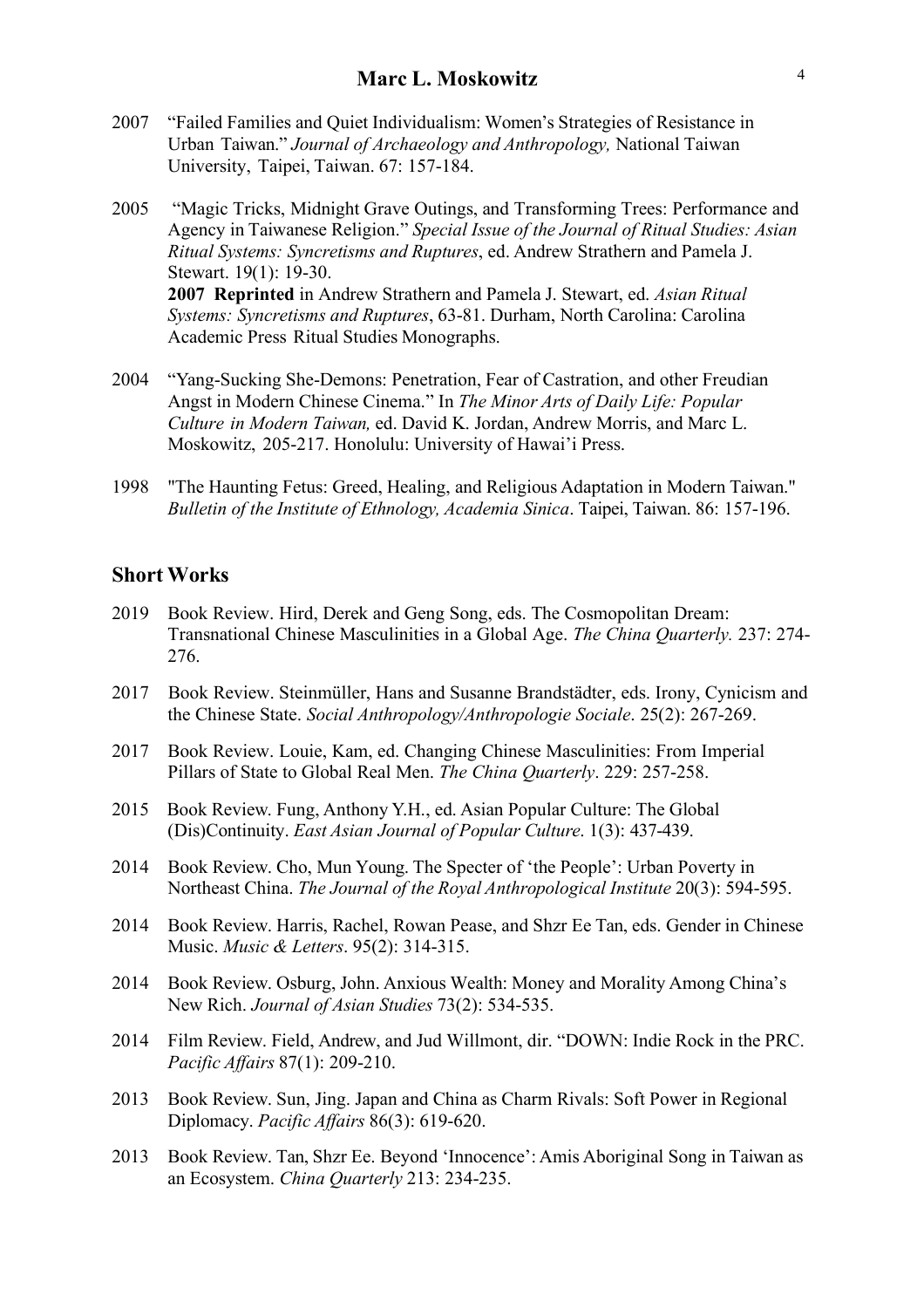- 2013 News Article. "Hot and Noisy." *BBC News Magazine*. February 25. (Three Paragraphs Only.) http://www.bbc.co.uk/news/magazine-21479399
- 2011 Book Review. Boretz, Avron. Gods, Ghosts, and Gangsters: Ritual Violence, Martial Arts, and Masculinity on the Margins of Chinese Society. *The Journal of Chinese Religions* 39: 97-99.
- 2011 Book Review. Zheng, Su. Claiming Diaspora: Music, Transnationalism, and Cultural Politics in Asian/Chinese America. *American Anthropologist* 113(4): 693-694.
- 2010 Letter from the Editor. "From the Visual Anthropology Review Editor: Seeing China." *American Anthropologist* 112(3): 467-468.
- 2010 Book Review. De Kloet, Jeroen. China with a Cut: Globalisation, Urban Youth, and Popular Music. *The China Journal* 64: 235-237.
- 2009 Book Review. Shih, Fang-long, Stuart Thompson and Paul-Francois Tremlett, eds. Re-Writing Culture in Taiwan. *The China Quarterly* 198: 484-486.
- 2009 Letter from the Editor. "From the Visual Anthropology Review Editor: Seeing Visual Anthropology." *American Anthropologist* 111(1): 6.
- 2008 Ethnographic Film Series Review. "A Review of Hu Tai-li's D.E.R. Series." *American Anthropologist* 110(2): 248-250.
- 2008 Book Review. Nie, Jing-Bao*.* Behind the Silence: Chinese Voices on Abortion*. China Review International* 14(1): 186-189.
- 2006 Article. "A Musical History of Taiwan." *Taiwan Business TOPICS Magazine,* Special Edition 36(6): 18-21.
- 2005 Book Review. Adrian, Bonnie. Framing the Bride: Globalizing Beauty and Romance in Taiwan's Bridal Industry. *China Review International* 11(2): 265-267.
- 2004 Book Review. Clart, Philip and Charles B. Jones, ed. Religion in Modern Taiwan: Tradition and Innovation in a Changing Society*. Journal of Buddhist Ethics* 11: 107- 110.
- 2003 Book Review. Katz, Paul R. and Murray A. Rubinstein, eds. Religion and the Formation of Taiwanese Identities. *Journal of Chinese Religions* 31: 256-258.
- 1997 Translation. "A Countdown of the Best Chinese Love Stories of All Time." By Tsai Wen-ting. *Sinorama* 22(1): 20-25.

#### **Awards and Honors**

- 2012-2012 University of South Carolina College of Arts and Sciences Dean's Research Fund. One semester's leave with pay. (January-July)
- 2011 ACLS-NEH (American Council of Learned Societies and the National Endowment for the Humanities) American Research in the Humanities in China Fellowship. (July-Dec)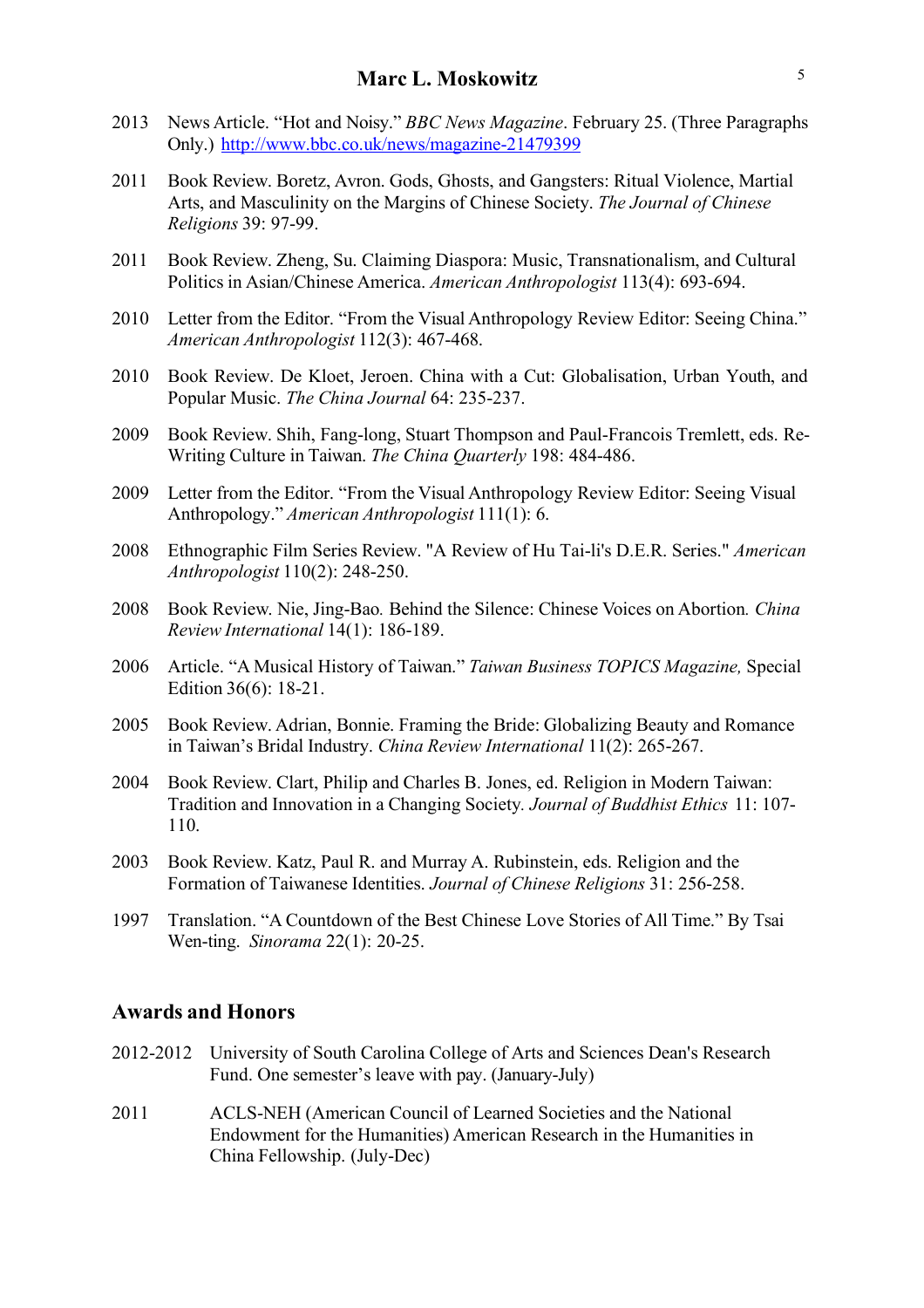- 2006-2007 Fulbright Research Award. (May, 2006-May, 2007)
- 2005-2006 Fulbright Research Award. (July, 2005-May, 2006)
- 2003-2006 Lake Forest College Gustav E. Beerly Chair. Awarded to one professor at the college for distinguished scholarship and teaching excellence. (October, 2003- July, 2006)
- 2003-2003 Lake Forest College Eugene Hotchkiss Sabbatical. One semester's paid leave for distinguished scholarship and teaching excellence. (September 2003- December 2003)
- 1998-1999 The Chiang Ching-Kuo Foundation for International Scholarly Exchange Fellowship. (August 1998-August 1999)
- 1997-1998 Fulbright-Hays Award. U.S. Department of Education Center for International Education. (July 1997-July 1998)
- 1997-1998 Center for Chinese Studies Grant. (Unable to accept because it conflicted with other funding.)
- 1996-1997 Pacific Cultural Foundation Dissertation Research Subsidy. (June 1996-June 1997)
- 1995-1996 Inter-University Language Program Partial Tuition Waiver (3 Quarters). Funded by the R.O.C. Ministry of Education and the Inter-University Language Program. (September 1995-June 1996)
- 1994-1995 Inter-University Language Program Full Tuition Waiver (4 Quarters). Funded by the R.O.C. Ministry of Education and the Inter-University Language Program. (September 1994-August 1995)
- 1992-1992 Department of Education's Title VI Program Grant. Administered through the University of California, San Diego, to attend Chinese language courses at the Taipei Language Institute in Taipei, Taiwan. (July 1992-September 1992)

### **Extramural Professional Service**

- 2009-2012 Visual Anthropology Review Editor, *American Anthropologist*. (January 1, 2009- January 1, 2012)
- 2009 Society for Visual Anthropology Film Jury Member. Decided which films would be shown at the 2009 American Anthropological Association meetings and which films would win awards. (May 1-3)

Served as an external reviewer for the Chiang Ching-kuo Foundation and the Fulbright Foundation, as well as a range of journals including the *American Ethnologist*, the *Journal of Asian Studies, Journal of East Asian Popular Culture, Positions*, *Signs,* and *Visual Anthropology*, among others.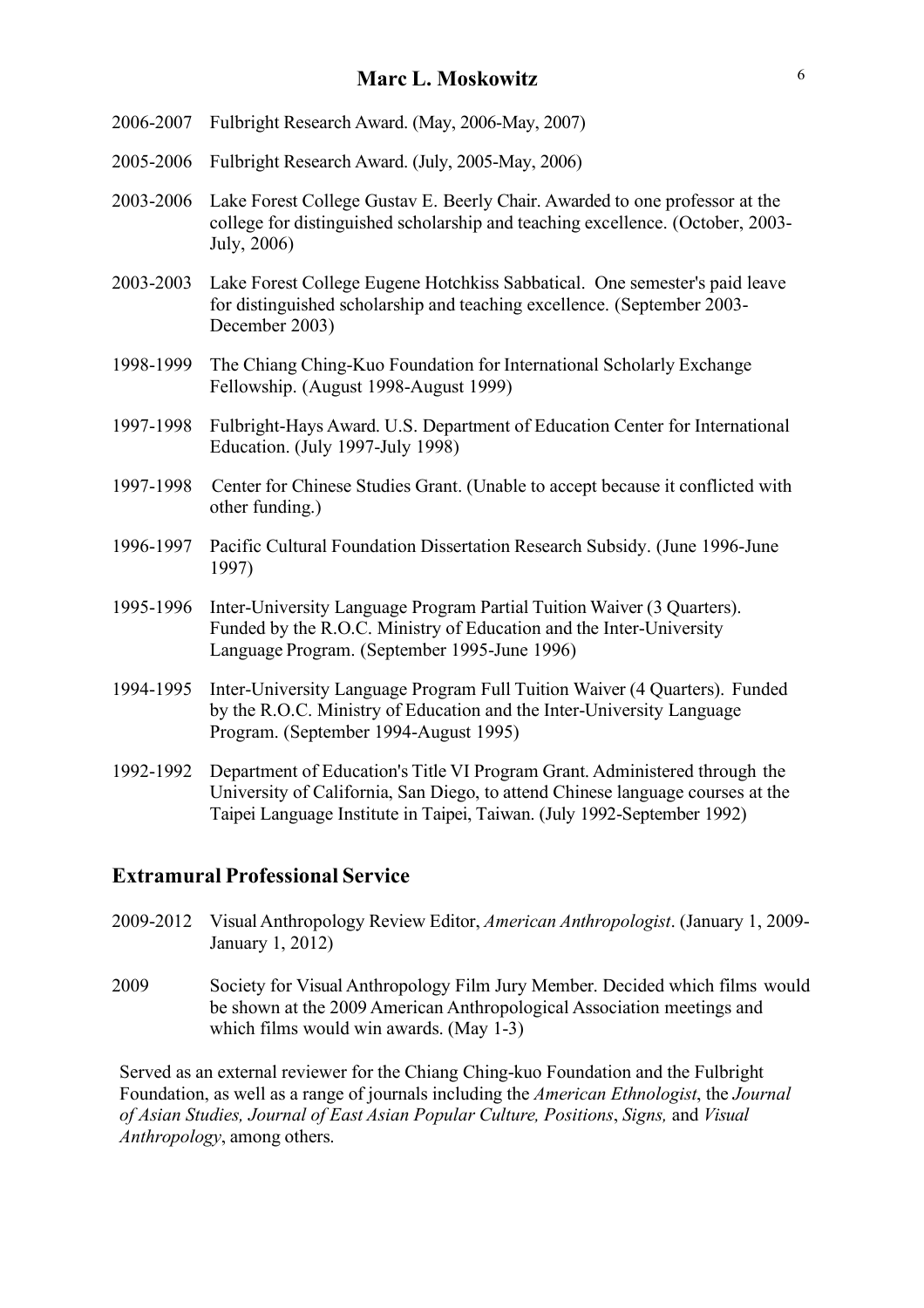#### **University Professional Service (Chair and Director)**

| 2018-2019 | Interim Chair. Department of Anthropology. University of South Carolina.                                                                 |
|-----------|------------------------------------------------------------------------------------------------------------------------------------------|
| 2015-2017 | Tenure and Promotion Committee Chair. Department of Anthropology.<br>University of South Carolina.                                       |
| 2012-2013 | Interim Graduate Student Director. Department of Anthropology. University of<br>South Carolina.                                          |
|           | 2008-2012 Director of the Visual Anthropology Graduate Certificate Program. Department<br>of Anthropology. University of South Carolina. |
| 2008-2009 | Interim Director of Asian Studies. University of South Carolina.                                                                         |
| 2007-2010 | Taiwan Studies Conference Program Director. University of South Carolina.                                                                |

2000-2005 Co-Chair of Asian Studies. Lake Forest College.

### **Additional Service**

- 2019-present Graduate Awards and Assessment Committee. (Also 2017-2018.)
- 2020 Curriculum Planning & Course Scheduling Committee Chair (Spring Semester)
- 2019 Chair, Search Committee for Biological Anthropology Instructor. Department of Anthropology and the Honor's College.
- 2018 Medical Anthropology Job Search Committee Member and Minority Advocate.
- 2011 Interim Faculty Senate Member. University of South Carolina.
- 2010-2012 Department of Anthropology Web Site Committee. University of South Carolina.
- 2009-present Tenure and Promotion Committee Member. Department of Anthropology. University of South Carolina.
- 2009 Taiwan Ministry of Education and the University of South Carolina Research Award **Committee**

### **Organized Conferences**

- 2019 *Digital Culture in Chinese-Speaking Asia*. University of South Carolina Symposium. Co-organized with Krista Van Fleit. (October 25)
- 2010 *East Asian Dialogues: Cultural Flow in East Asia*. University of South Carolina Conference. (February 26-27)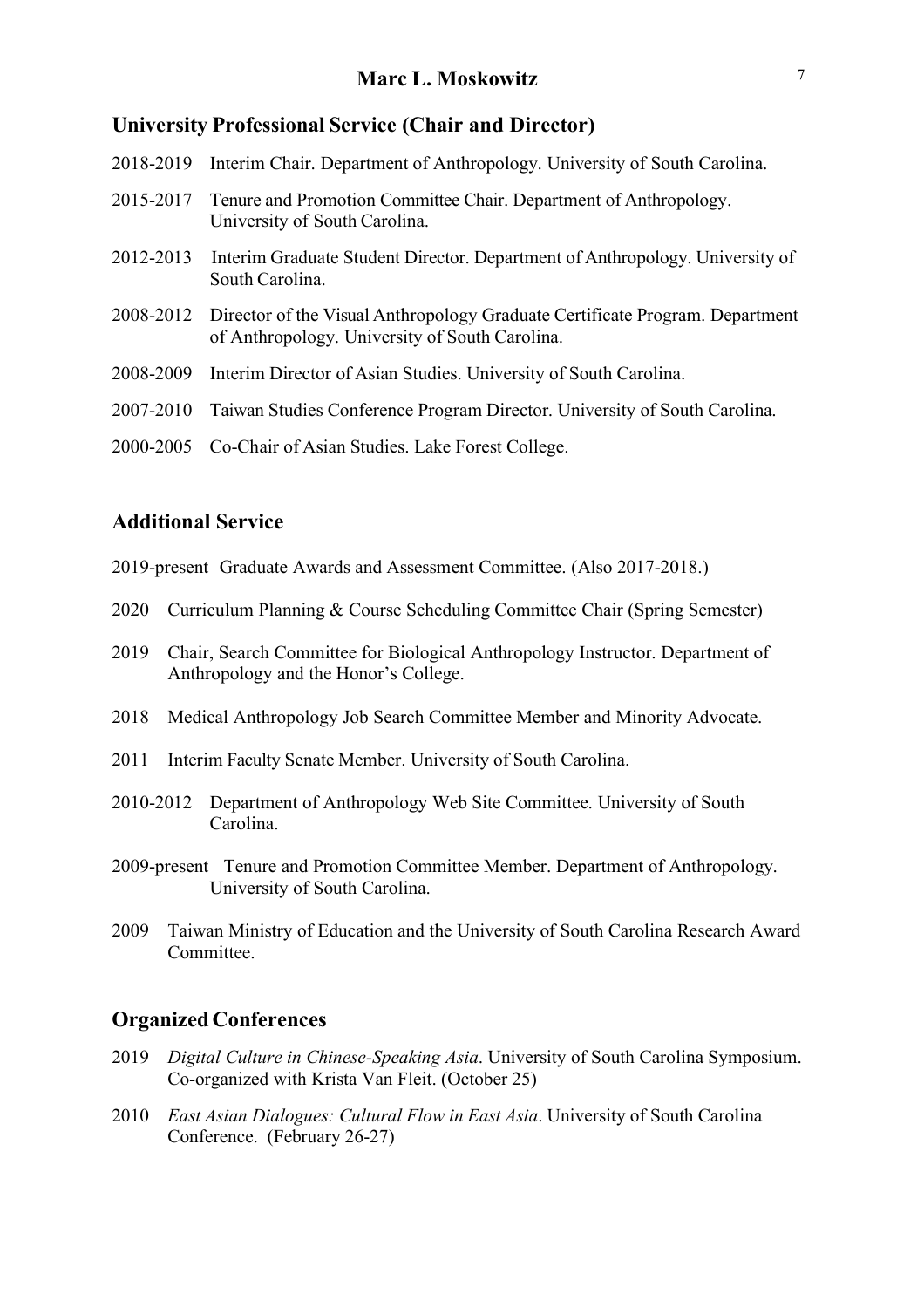- 2009 *Thirty Years After the Taiwan Relations Act.* University of South Carolina/TEC (Taipei Economic and Cultural Office) University of South Carolina Conference. (September 25-27)
- 2008 *Charismatic Modernity: Popular Culture in Taiwan*. University of South Carolina/TECO Conference. (October 3-5)
- 2008 *Taiwan's Religions, Political Process, and Civil Society.* University of South Carolina/TECO Conference. (July 1-2)

#### **Film Screenings**

- 2018 Film Screening and Discussion. "Dancing for the Dead: Funeral Strippers in Taiwan." University of Florida. (October 19)
- 2018 Film Screening and Discussion. "Dancing for the Dead: Funeral Strippers in Taiwan." South East Association for Asian Studies. (January 14)
- 2014 Film Screening and Discussion. "Dancing for the Dead: Funeral Strippers in Taiwan." Centre of Taiwan Studies. University of London School of Oriental and African Studies. (November 27)
- 2014 Film Screening and Discussion. "Dancing for the Dead: Funeral Strippers in Taiwan." Granada Centre of Visual Anthropology. The University of Manchester. (November 25)
- 2014 Classroom Film Screening and Skype Discussion. "Dancing for the Dead: Funeral Strippers in Taiwan." University of Wyoming. (March 13)
- 2013 Film Screening and Discussion. Dancing for the Dead: Funeral Strippers in Taiwan. The Social Lives of Dead Bodies in Modern China. Brown University. (June 14)
- 2012 Film Screening and Discussion (I was not present). Dancing for the Dead: Funeral Strippers in Taiwan. The NewBridge Arts Project. London, England. (December 4)
- 2012 Film Screening and Discussion. Weiqi Wonders: Conversations About the Game of Go in China. School of Journalism. Tsing-hua University, Beijing, China. (June 29)
- 2012 Film Screening (I was not present). Dancing for the Dead: Funeral Strippers in Taiwan. Film Series on Cultural Approaches to Death led by Emma Balkind. Glasgow, Scotland. (March 14)

### **Conferences and Invited Talks**

- 2019 Presentation. "YouTube, Youku, and the Space in Between." Digital China Symposium. University of South Carolina. (October 25)
- 2019 Invited Talk. "YouTube, Youku, and the Space in Between." Department of Anthropology. University of South Carolina. (October 3)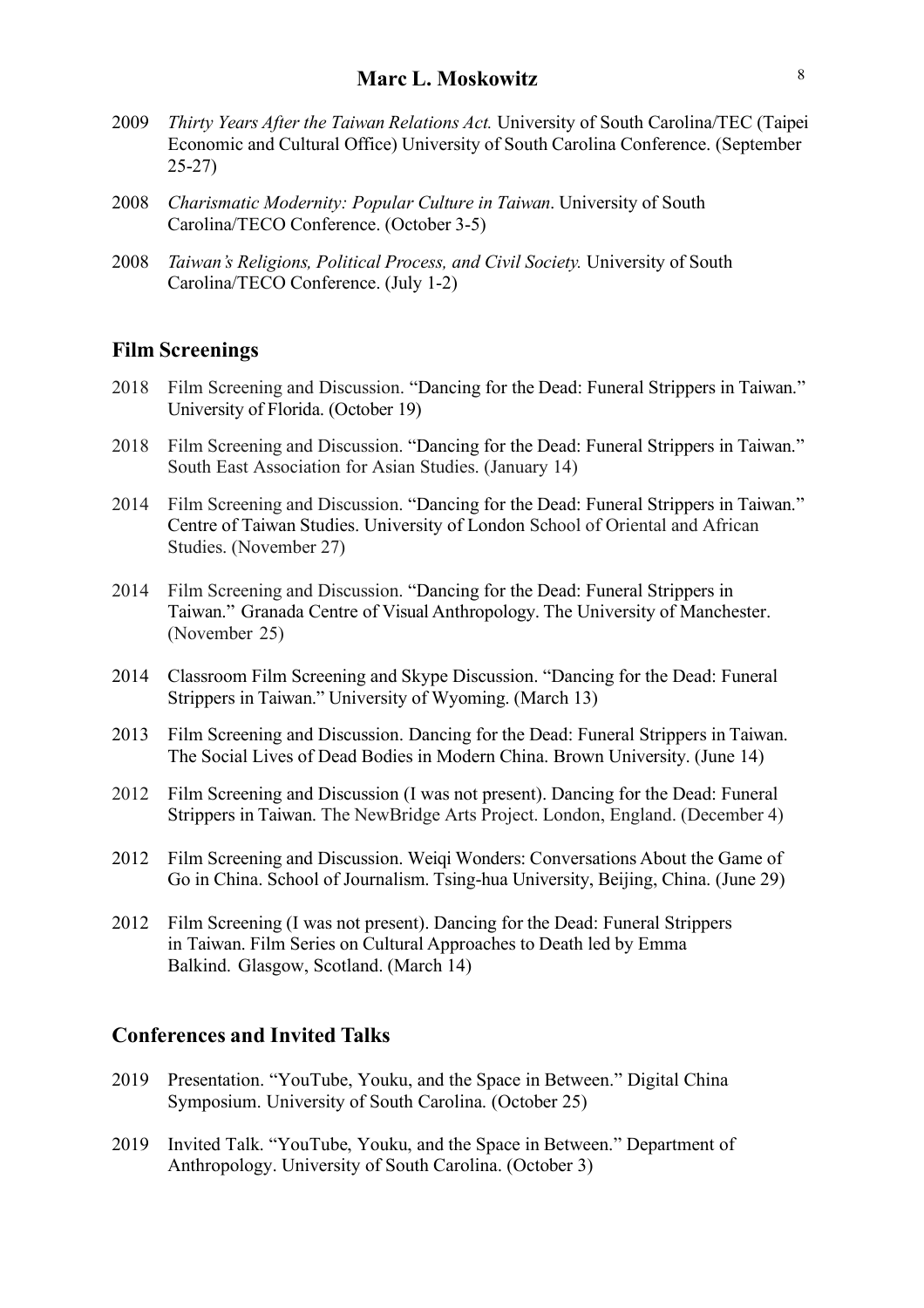- 2019 Invited Talk. "Sonic and Visual Trajectories: Taiwan's Popular Music in Chinese-speaking Asia." Department of Language Literature and Culture. University of Pittsburgh. (September 26)
- 2019 Colloquium. "Taiwan Does Not Matter Until It Does: Mediating the Crossroads between China and Taiwan Studies." Academia Sinica, Taiwan. (June 24)
- 2019 Presentation. "Making the Modern Moment: Funeral Strippers in Taiwan." Death Ritual and Modernity in Chinese-Speaking Asia. Association for Asian Studies. Organizer: Marc L. Moskowitz. (March 23)
- 2018 Presentation. "Funeral Strippers in Taiwan: A Mirror View of the Modern." Panel: A Modern Death: Resilience within Transformation in Chinese-speaking Asia. American Anthropological Association. Chair and Organizer: Marc L. Moskowitz. (November 17)
- 2018 Discussant. Indexing Indigeneity in Taiwan: Resistance and Adaptation in Taiwanese Visual Culture. American Anthropological Association. (November 16)
- 2018 Presentation. "Electric Flower Cars in Taiwan: Modernist Traditionalism, Traditionalist Modernity." Panel: What Makes Taiwan Culture Unique. WCTS (World Congress of Taiwan Studies). Academia Sinica, Taiwan. (September 6- 8).
- 2018 Presentation. "1968 China Meets 2018 on YouTube: Imagined Pasts and Playful Reinventions." 1968 in Global Perspectives. University of South Carolina. (February 16)
- 2018 Chair and Discussant. Gender and Beliefs in East Asia. South East Association for Asian Studies. (January 14)
- 2017 Chair and Discussant. Protest and Media. American Association for Chinese Studies. (October 22)
- 2017 Presentation. "Revisualizing the Cultural Revolution on YouTube: A New Kind of Carnival." Cinema in the New Era. American Association for Chinese Studies (October 21)
- 2016 Invited Talk. "Taiwan's Popular Culture and its Impact on China, East Asia, and Beyond*.*" The Weatherhead East Asian Institute, Columbia University. (November 29)
- 2016 Roundtable. "Futures." Security Issues. Taiwan and the 2016 Elections: The Road Ahead. University of South Carolina/TECO Conference. (September 25)
- 2016 Chair. The Labor of Animation. Institute of Ethnology, Academia Sinica, Taiwan (June 17)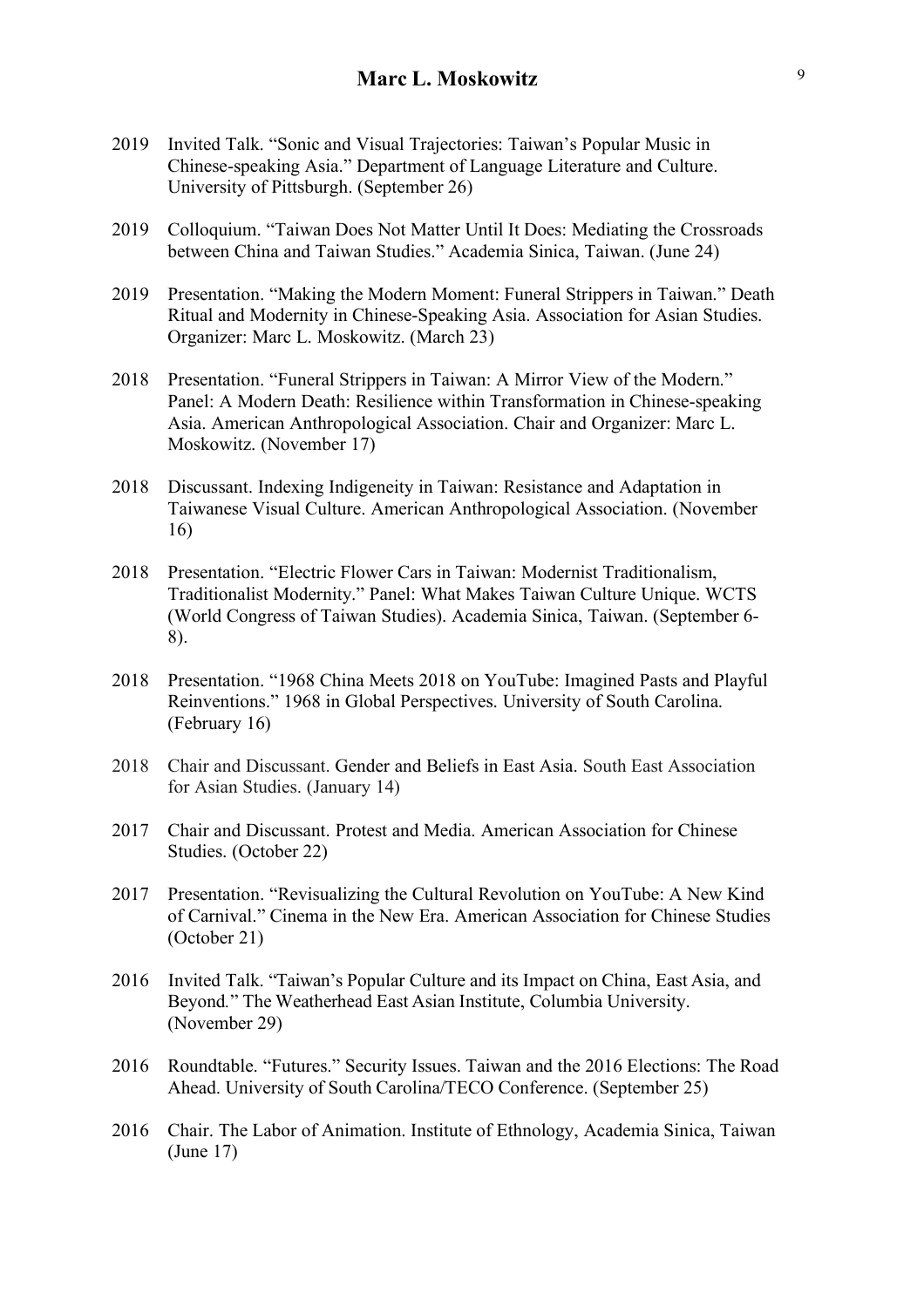- 2015 Discussant. Panel: Digitized Grammars: Contexts of Narrative Construction in Computer-Mediated Communication. American Anthropological Association. (November 21)
- 2015 Presentation. "Lonely Lyrical Laments: Gendered Narratives in Taiwan's Popular Music." The 2nd World Congress of Taiwan Studies (WCTS). London School of Oriental and African Studies. (Jointly organized by the Centre of Taiwan Studies at SOAS and the Department of Sociology at Academia Sinica). (June 19)
- 2015 Invited Talk. "Taiwan's Popular Culture and its Impact on China, East Asia, and Beyond*.*" The Weatherhead East Asian Institute, Columbia University. (April 21)
- 2015 Presentation. "Revisualizing the Cultural Revolution in the YouTube Age." Revisualizing East Asian Popular Culture. Organizer: Marc L. Moskowitz. Association for Asian Studies. (March 28)
- 2015 Colloquium. "Go Nation: Chinese Masculinities and the Game of Weiqi in China*.*" Dickenson College. (March 17)
- 2015 Invited Talk. "Revisualizing China in the YouTubeAge." University of Oxford, St. Cross College. (March 6)
- 2014 Presentation. "Seeing the Cultural Revolution through YouTube Mash-Ups." Revisualizing East Asia Through Popular Culture. Organizer: Marc L. Moskowitz. American Anthropological Association. (December 5)
- 2014 Invited Talk. "Reading Harry Potter in Taiwan." Centre of Taiwan Studies. University of London School of Oriental and African Studies. (November 26).
- 2014 Invited Talk. "Go Nation: Chinese Masculinities and the Game of Weiqi in China*.*" Department of Sociology. University of York. (November 24)
- 2014 Chair. Panel: Security Issues. The US 'Pivot to Asia' and its Implications for Taiwan and the Pacific Region. University of South Carolina/TECO Conference. (September 28)
- 2013 Chair and Discussant. Panel: Instrumental Encounters. The Social Lives of Dead Bodies in Modern China. Brown University. (June 14)
- 2013 Presentation. "Becoming Men: Weiqi, Children's Training, and Disciplinary Structures in Contemporary China." Ninth International Corpus Symposium. CORPUS International Group for Cultural Studies of the Body. Taipei National University of the Arts. Taipei, Taiwan. (May 24)
- 2013 Colloquium. "Weiqi Wonders: The Game of Go, Masculinity, and Cultural Identity in China." Institute of Ethnology, Academia Sinica. Taipei, Taiwan. (May 20)
- 2013 Presentation. "When Bollywood Meets Hong Kong Cinema in Shanghai: *Perhaps Love*, Buddhist Allegory, and Cultural Hybridity." Panel: Citizens in the Re-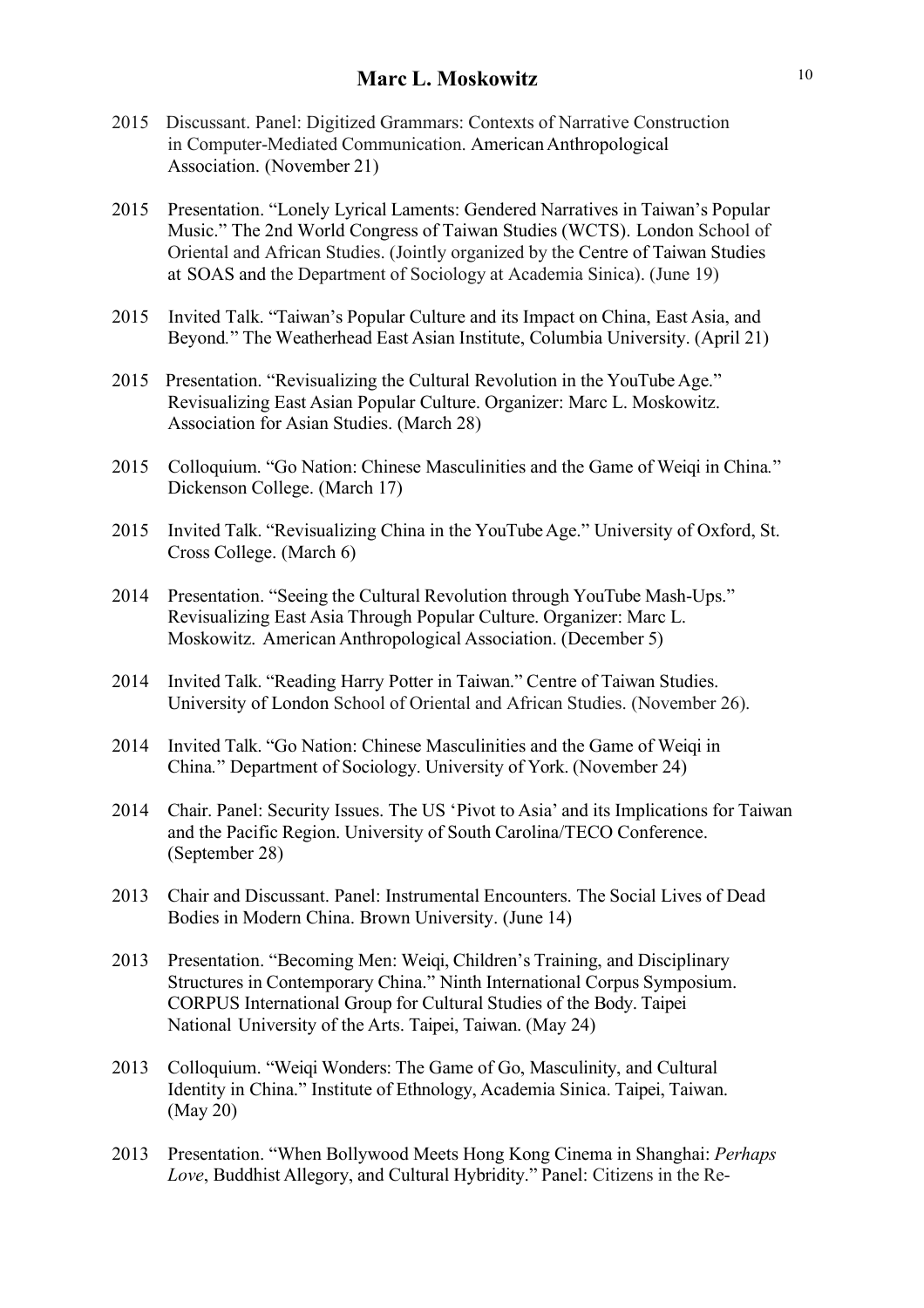emerging Center of the World: A Cross-Border Perspective on Cultural Production and Identity Formation Across Asia. Association for Asian Studies. (March 22)

- 2013 Presentation. "Nation, Race, and Man: The Game of Weiqi and Constructions of Masculinity in the East Asian Context." Panel: Masculinity and its Effects. Transitions and Transformations: Gender at the Crossroads of the Sciences, the Social Sciences, and the Humanities. University of South Carolina. (March 1)
- 2012 Chair. Panel: Surveying the Reach of Visual Representation. American Anthropological Association. (November 14)
- 2012 Presentation. "Sonic Splendor, Synergetic Sites: A Hong Kong Musical, YouTube, and Fan Appropriation." Panel: Surveying the Reach of Visual Representation. American Anthropological Association. (November 14)
- 2012 Chair. Panel: Taiwan Security, Diplomacy, and the Arms Sales Question. University of South Carolina/TECO Conference. (September 8)
- 2012 Presentation. "Mastering East Asia: Nationalism, Identity, and Weiqi Competitions in East Asia." Panel: Nationalism and Diplomacy. University of South Carolina/TECO Conference. (September 8)
- 2012 Presentation. "Go Play Go: The Challenges of Categorization for an Increasingly Globalized Game." The American Go Association International Go Symposium. (August 5)
- 2012 Presentation. "The Sights, and Sites, of Mandopop: YouTube, Film, and the Hybrid Mandopop Industry." The Third Inter-Asia Popular Music Studies Conference (IAPMS). National Taiwan Normal University (NTNU). Taipei, Taiwan. (July 13)
- 2012 Invited Talk (in Chinese). Seeing Sound: *Perhaps Love*, YouTube, and Hong Kong's Cultural Convergence (*Guankan shengyin: "Ruguo Ai", YouTube, yu xianggang de wenhua huiju* 觀看聲音:《如果愛》,YouTube 與香港的文化匯聚). School of Journalism. Tsing-hua University, Beijing. (June 29)
- 2012 Presentation. "Seeing Sound: Hong Kong's Mandopop and Cultural Convergence in the YouTube Age" Panel: Technology and Experiences of Modernity: From an Anthropological Perspective. International Conference of Sinology, Academia Sinica, Taiwan. (June 20)
- 2012 Invited Talk. "Cries of Joy, Songs of Sorrow: Chinese Pop Music and its Cultural Connotations." College of Arts and Sciences. Babson College. (February 8)
- 2012 Colloquium. "Cries of Joy, Songs of Sorrow: Chinese Pop Music and its Cultural Connotations." Departments of East Asian Studies, Music, and Anthropology. Brandeis University. (February 7)
- 2011 Invited Talk. (Presented in Chinese.) "Cries of Joy, Songs of Sorrow: Chinese Pop Music and its Cultural Connotations" (*Guwu huanhu, kangkai beige: Zhongguo*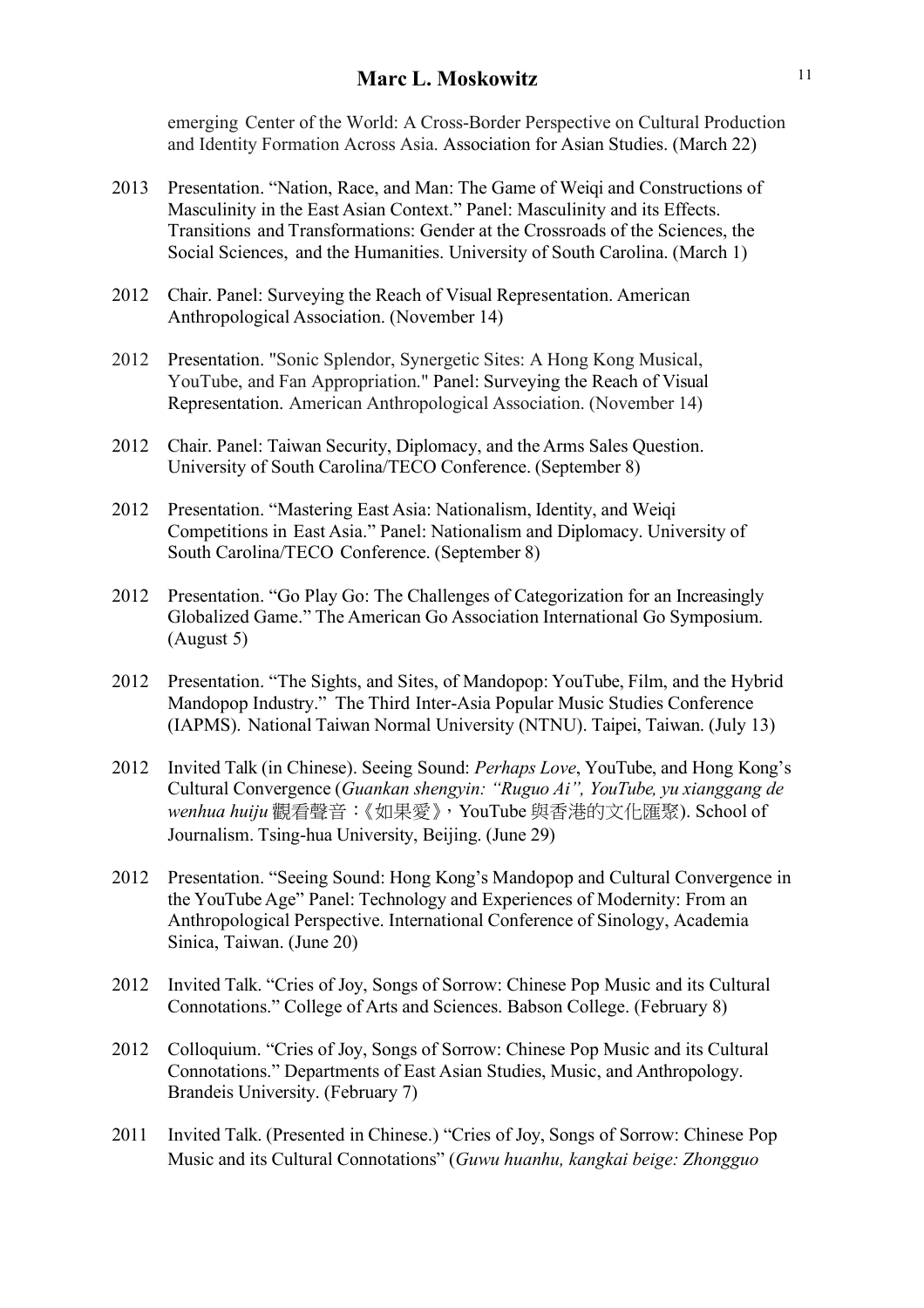*liuxing yinyue ji qi wenhua yihan* 鼓舞欢呼,慷慨悲歌: 中国流行音乐 及其文化意涵). Popular Music Research Group. Beijing, China. (November 18)

- 2011 Invited Talk. "Popular Culture in Taiwan." The Weatherhead East Asian Institute, Columbia University (April 19)
- 2011 Discussant. "Derivations and Detours in the Material and Literary Culture of East Asia." Association for Asian Studies. (March 31)
- 2011 Presentation. "The Third Take: Hong Kong's Mandopop Music Videos Retold." In the Mix: Asian Popular Music. Princeton University. (March 26)
- 2010 Colloquium. "Cries of Joy, Songs of Sorrow: Chinese Pop Music and its Cultural Connotations." Department of History and the Asian Studies Program. University of Puget Sound. (October 5)
- 2010 Chair. Cross Straight Cultural Networks. Taiwan at the Center. University of South Carolina/TECO Conference. (October 2)
- 2010 Opening Remarks. East Asian Dialogues: Cultural Flow in East Asia. University of South Carolina Conference. Organizer: Marc L. Moskowitz. (February 27)
- 2010 Presentation. "Drinking Modernity: Class, Gender, and Sexuality in Taiwan's Coffee Cultures." Panel: Popular Culture and its Cultural Connotations**.** East Asian Dialogues: Cultural Flow in East Asia. University of South Carolina Conference. Organizer: Marc L. Moskowitz. (February 27)
- 2010 Chair. Bodies Modified and Transformed. Bodies: An Interdisciplinary Conference. University of South Carolina. (February 26)
- 2009 Presentation. "Seeing Music: Hong Kong, YouTube Videos, and Cultural Convergence." Pop Culture China. Asia Research Institute. The University of Singapore. (December 8)
- 2009 Presentation. Invited Roundtable Discussion. Evaluating Anthropological Film: A Roundtable with the Festival Jury. American Anthropological Association. (December 3)
- 2009 Presentation of Film Awards for the Society of Visual Anthropology (One of four presenters). American Anthropological Association. (December 2)
- 2009 Discussant. "The TRA and Cultural Relations between Taiwan and the US." Thirty Years After the Taiwan Relations Act. University of South Carolina/TECO Conference. Organizer: Marc L. Moskowitz. (September 26)
- 2009 Presentation. "Opening Remarks." Thirty Years After the Taiwan Relations Act—University of South Carolina/TECO Conference. Organizer: Marc L. Moskowitz. (September 26)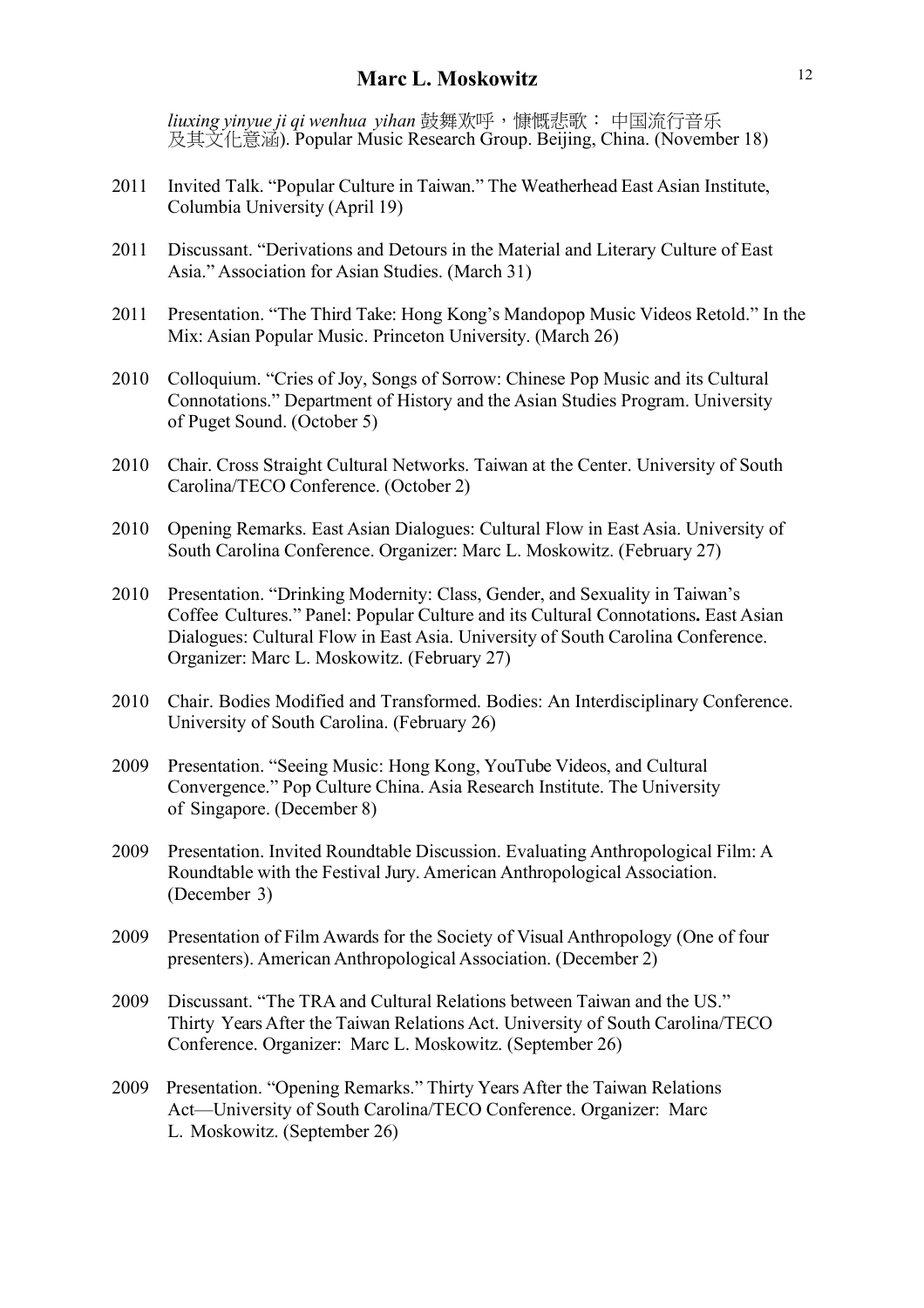- 2009 Chair. Panel One (untitled). Asian Digital Cultures. Institute of Ethnography, Taiwan. (July 7)
- 2009 Discussant. Marriage, Gender, and Sexuality as Contested Domains. SEAA (Society for East Asian Anthropology), Taiwan. (July 5)
- 2009 Presentation. "Coffee and its Discontents: Caffeinated Culture in Taiwan." Stimulants and the World Around Them. Society for East Asian Anthropology, Taiwan. (July 3)
- 2009 Keynote Address: "Urban Modernity in Anthropology: Chinese Popular Music and its Discontents." SCASC. (July 18)
- 2009 Discussant. Pursuing Substance for Masculinity in Taiwan and China." Association for Asian Studies. (March 28)
- 2009 Chair. Pursuing Substance for Masculinity in Taiwan and China. Association for Asian Studies. (March 28)
- 2009 Chair. Voting Under the New System. University of South Carolina/TECO/ National Taiwan University Conference on Electoral Politics in Taiwan: Origins and Consequences of the Electoral Reform. (February 7)
- 2008 Chair. Transformation Politics: Religion Encounters Modernity/Postmodernity. American Anthropological Association. (November 20)
- 2008 Presentation. "Opening Remarks." Charismatic Modernity: Popular Culture in Taiwan—University of South Carolina/TECO Taiwan Studies Conference. Organizer: Marc L. Moskowitz. (October 3)
- 2008 Presentation. "From Warlocks to Aryans to Americans: The Slippery Slope of Cultural Nuance in Reading Harry Potter in Taiwan." New Technologies, New Worlds. Charismatic Modernity: Popular Culture in Taiwan—University of South Carolina/TECO Taiwan Studies Conference. Organizer: Marc L. Moskowitz. (October 3)
- 2008 Presentation. "Opening Remarks—Defining Our Terms: Taiwan, Religion, and Civil Society." Taiwan's Religions, Political Process, and Civil Society. University of South Carolina/TECO Taiwan Studies Conference. Organizer: Marc L. Moskowitz. (April 2)
- 2007 Presentation. "New Genies in an Old Lamp: Filmic Reproduction of Historical Concerns in Hong Kong Cinema." Capstone Scholars Program Film Festival. University of South Carolina. (October 9)
- 2007 Discussant. Panel: Tai-Shang and Economic and Cultural Connections. The Politics of Taiwanese Business People in China—University of South Carolina/TECO Taiwan Studies Conference. (September 8)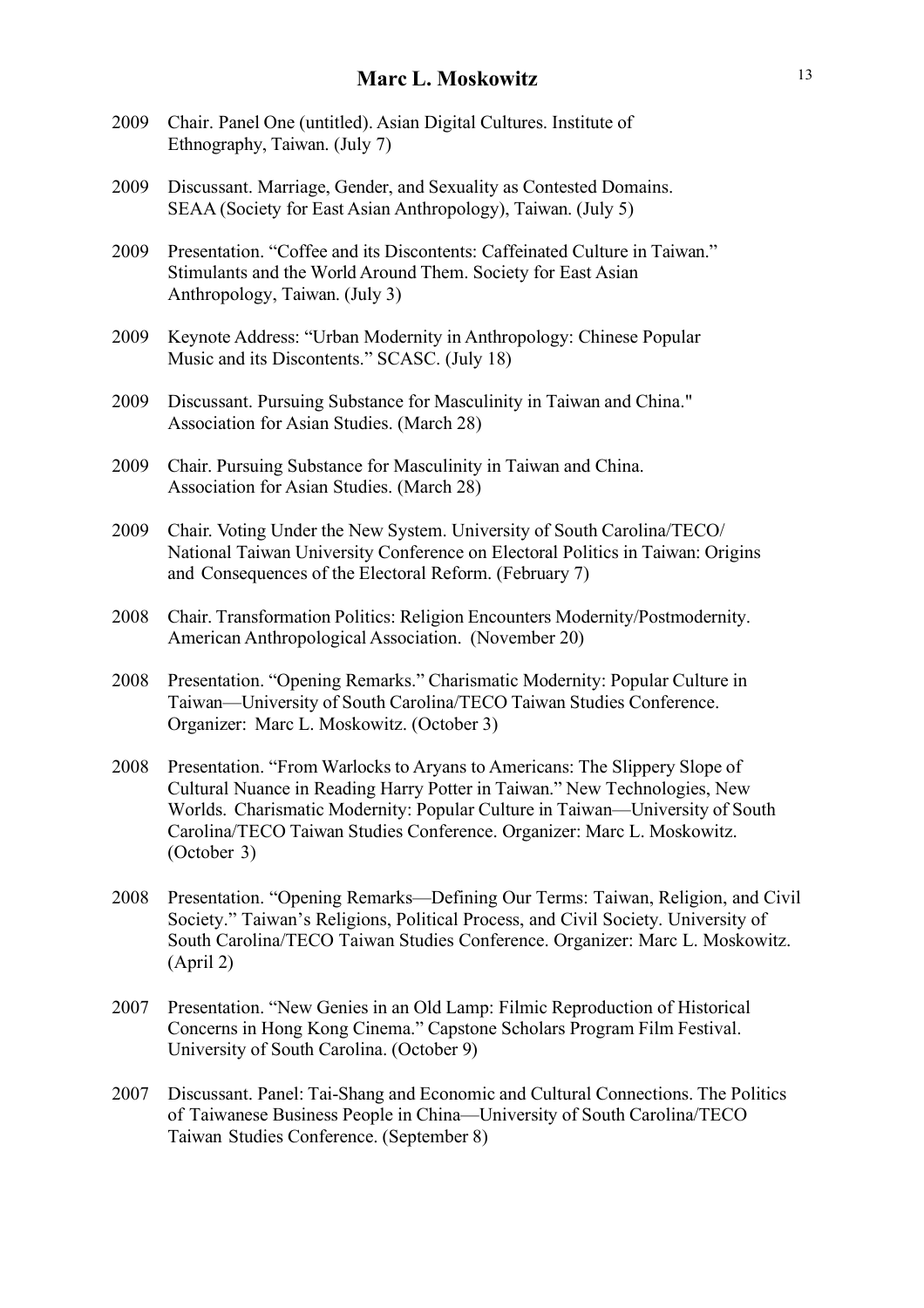- 2007 Chair and Discussant. Panel: Intellectually Repositioning Anthropological Futures. The Future of Ethnographic Practices. National Chi Nan University. Puli, Taiwan. (June 3)
- 2007 Colloquium (Presented in Chinese). "Mandopop and its Cultural Connotations" (*Guoyu liuxingyinyue de wenhua yihan* 國語流行音樂的文化意涵). Department of Anthropology, National Taiwan University. (April 27)
- 2007 Colloquium. "Films of the Fantastic: Gendered Ghosts and Ghouls in Hong Kong Cinema." Department of Anthropology, University of South Carolina. (January 23)
- 2006 Discussant. Panel: Jetset or Native? Cosmopolitanism and Folklore in the Taiwanese Cultural Sphere. American Anthropological Association. (November 16)
- 2006 Presentation. "Maudlin Mandopop Melodies." The French Center for Research on Contemporary China, Academia Sinica, Taiwan. (April 14)
- 2006 Presentation. "Multifarious Musings on Mandopop: A Brief History of Pop Music in Taiwan." The Lincoln Society, Taipei Taiwan. (January 25)
- 2005 Invited Talk. "The Influence of American Pop Music on Taiwan's Pop Scene." AIT's Mission Speaker Program, National Central University. Taiwan. (December 20)
- 2005 Keynote Speaker. "Mandopop: New Music for a New World." Graduate Institute of Fashion. Fu-Jen University–The 1st International Conference for Creativity and Innovation in Popular Culture. (December 7)
- 2005 Presentation. "When Transnational is Local: Popular Culture Studies and Taiwan's Hybrid Identity." Panel: State Making and Anthropological Complicity? The Case of Taiwan. American Anthropological Association. (December 3)
- 2005 Presentation. "Folk Religion in Taiwan: Innovation for a Changing World." Socio-Cultural Research Center, Fu-jen University. (November 11)
- 2005 Invited Talk. (Presented in Chinese) "The Anthropology of Sex" (*Renleixue yu xing guannian* 人類學與性觀念). Department of Anthropology, Tsing-Hwa University, Taiwan. (October 20)
- 2005 Discussant. Panel: History, Society and Culture in the Tainan Region. International Conference on Tainan Area Studies, Tainan, Taiwan. (October 15)
- 2005 Chair. Panel: Global Marriage Internet/Works. Asian Digital Cultures Conference, Institute of Ethnology, Academia Sinica, Taipei. (July 29)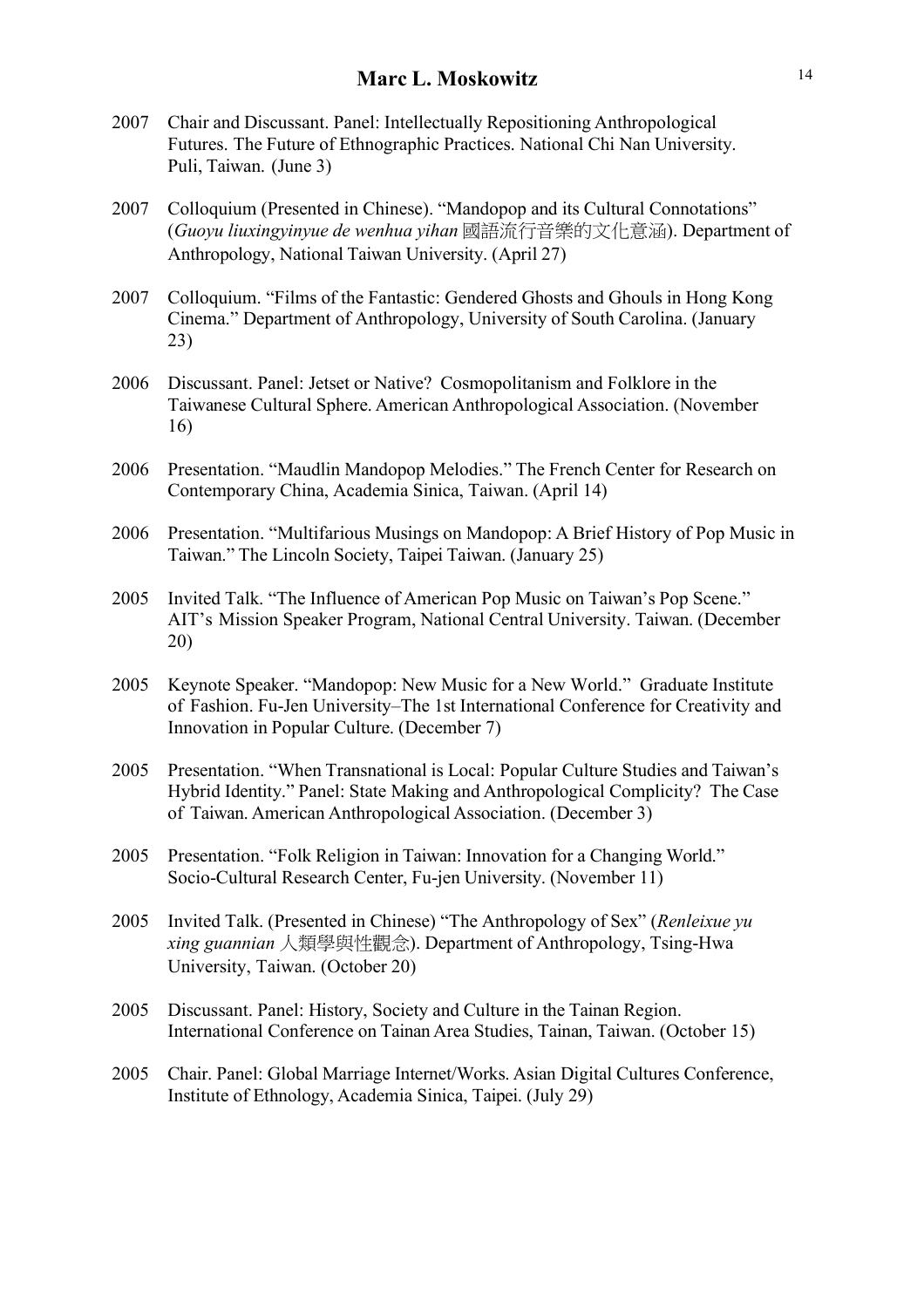- 2005 Colloquium (Presented in Chinese). "Fetus-Ghost Appeasement: Religious Adaptation in Modern Taiwan" (*Yingling chaodu: Xiandai Taiwan de xinyang gaibian* 嬰靈超度:現代台灣的信仰改變). Institute of Ethnology, Academia Sinica, Taiwan. (June 6)
- 2005 Presentation. "Online Fan Humor and Educational Malaise: Cultural Readings of Harry Potter in Taiwan." Panel: Not Just Cultural Imperialism: Subcultural Production in Taiwan as Critical Social Space. Society for the Study of Multi-Ethnic Literatures of the United States (MELUS), University of Chicago. (April 8)
- 2005 Discussant. Panel: Transition and Transformation: China's Political Reform. Freeman Foundation Conference on Chinese History–Changing Perspectives on China: New Debates, Approaches, and Challenges in the Twenty-First Century, Lake Forest College. (March 31)
- 2005 Presentation. "The Making of Modern Mythology: Fetus Spirits in Modern Taiwan." Panel: Fetus and Womb in Buddhism. Revisioning Buddhism: New Methods of Inquiry in the Study of Buddhist Modernity, McGill University. (March 4)
- 2004 Presentation. "Invisible Pop Culture: An Overview of English Scholarship on Taiwan." Panel: Taiwan Studies Group. Association for Asian Studies. (March 5)
- 2003 Colloquium. "Sultry Vixen Spirits and Transgendered Tree Demons: Reality Bent in Hong Kong Cinema." Inter College Language Program (The Stanford Center), National Taiwan University. Taipei, Taiwan. (December 5)
- 2003 Colloquium (Presented in Chinese). "Tears and Tenderness: Gendered Expression in Mandopop." (*Yanlei han wenrou: xingbie biaoshi de zhongwen liuxing yinyue* 眼淚和 溫柔: 性別表示的中文流行音樂). National Taiwan University of the Arts. (November 19)
- 2003 Colloquium (Presented in Chinese). "Cries of Joy, Songs of Sorrow: Pop Music in Taiwan" (*Huanle de jiahan, beitong de ge: Taiwan liuxing yinyue* 歡樂的叫喊悲痛的 哥台灣流行音樂). Department of Anthropology, Tsing-Hwa University, Taiwan. (October 22)
- 2003 Colloquium (Presented in Chinese). "Cries of Joy, Songs of Sorrow: Pop Music in Taiwan" (*Huanle de jiaohan, beitong de ge: Taiwan liuxing yinyue* 歡樂的叫喊背痛 的歌台灣流行音樂). Department of Anthropology, Tsing-Hwa University, Taiwan. (October 22)
- 2003 Colloquium (Presented in Chinese). "White Socks, Missing Cows, and Gendered Anomie: Pop Music in Taiwan" (*Baisi wazi, zoushi de niu, yu xingbie de tuoxu: Taiwan liuxing yinyue* 白色襪子,走失的牛, 與性別的脫序:台灣流行音樂). Institute of Ethnology, Academia Sinica, Taiwan. (September 8)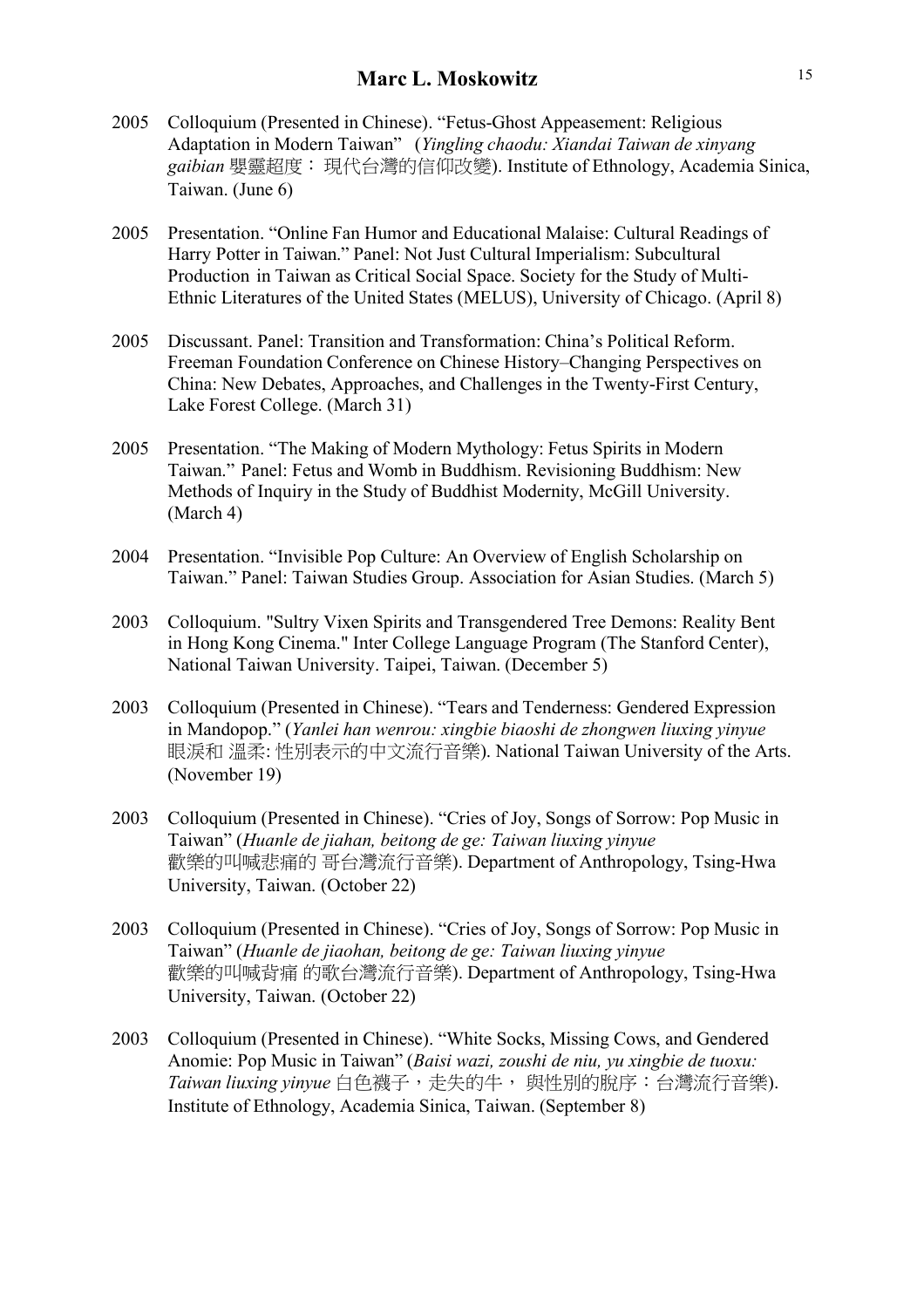- 2003 Colloquium. "Yang-Sucking She-Demons: Penetration, Castration Anxiety, and Other Freudian Angst in Modern Chinese Cinema." Department of Anthropology and the Department of Cinema and Photography, University of Southern Illinois, Carbondale. (April 9)
- 2003 Presentation. "Magic Tricks, Midnight Grave Outings, and Transforming Trees: Performance and Agency in Taiwanese Religion." Panel: Taiwan Studies Group—Individualism in China and Taiwan. Association for Asian Studies. (April 28)
- 2001 Colloquium. Taipei, Taiwan: "Transforming Religious Belief: Abortion and the Spirit World in Taiwan." Inter-University Language Program, Taiwan. (August 15)
- 2001 Presentation. "Yang-Sucking She-Demons: Penetration, Castration Anxiety, and Other Freudian Angst in Modern Chinese Cinema. Panel: Taiwan Studies Group—Facets of Taiwanese Religion, Society, and Culture. Association for Asian Studies. Organizer: Marc L. Moskowitz. (March 23)
- 2000 Presentation. "Fetus-Ghost Appeasement in Modern Taiwan." Panel: Ritual and Meaning in Taiwan. Association for Asian Studies. Organizer: Marc L. Moskowitz. (March 11)
- 1999 Presentation. "Blood Drinking Fetus-Demons: Greed, Loathing, and Vengeance through Sorcery in Taiwan." Panel: Religion at the Millennium II: Religion Confronts Commoditization. American Anthropological Association. (November 19)
- 1999 Colloquium (Presented in Chinese). "Fetus-Ghost Worship in Taiwan" (*Taiwan de yingling chongbai* 台灣嬰靈的崇拜). National Central University Institute of History, Taiwan. (September 21)
- 1999 Presentation. "Fetus-Spirits: Traditional Morality and New Religious Beliefs in Taiwan." Inter-University Program. Taipei, Taiwan. (June 25)
- 1998 Presentation. "The Haunting Fetus: Sexuality, Abortion, and the Spirit World in Taiwan." Panel: Chinese Religion, Reflections from the Field. Organizer: Marc L. Moskowitz. American Anthropological Association. (December 6)
- 1998 Colloquium. "Fetus Ghosts and Fetus Demons: New Religious Practices in Modern Taiwan." UCSD Department of Anthropology. (November 30)

### **Mass Media Interviews**

2018 Newspaper. "Quirky Tradition: Why Strippers Appear at Chinese Funerals." (Skurrile Tradition: Deshalb treten auf chinesischen Beerdigungen Stripperinnen auf.) *Huffington Post* German Edition. (March 9) http://www.huffingtonpost.de/entry/china-beerdigung-strippertrend\_de\_5aa27376e4b07047bec587b0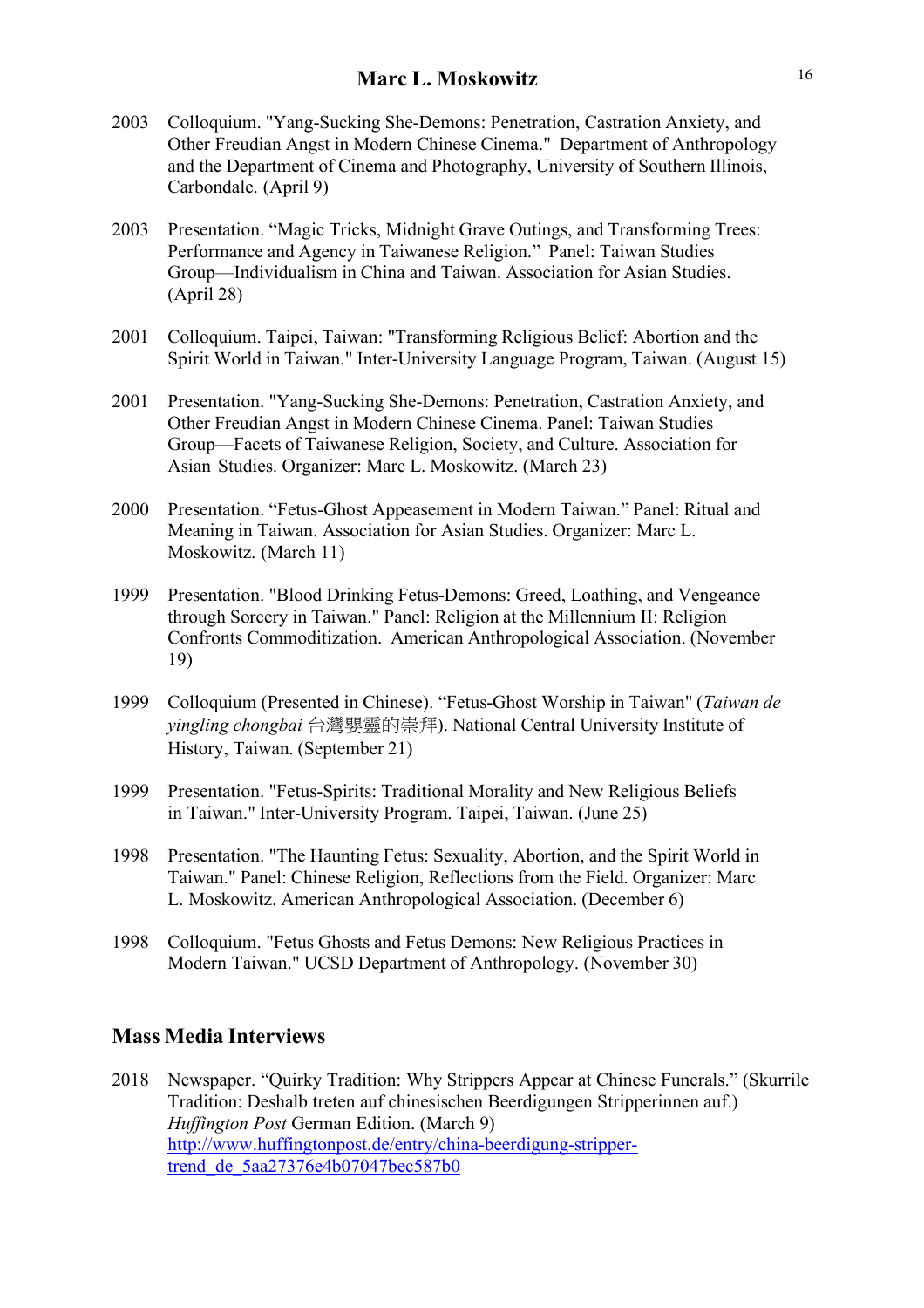- 2018 Newspaper. "Why Do Some Chinese Funerals Involve Chinese Strippers." *BBC News*. (February 24) http://www.bbc.com/news/world-asia-china-43137005
- 2018 Newspaper. "China is Cracking Down on Funeral Strippers, but it's a Decades-Old 'Religious Practice' in Taiwan." *ABC News*. (February 21) http://www.abc.net.au/news/2018-02-22/funeral-strippers-a-decades-old-practicein-taiwan/9473122
- 2017 Newspaper. "Taiwan's Walking (or Lying) Dead." *Asia Sentinel* (April 19) http://www.asiasentinel.com/society/taiwan-walking-dead
- 2017 Newspaper. "50 Pole Dancers Escort Taiwan Politician's Funeral Procession." *CNN*. (January 6) http://www.cnn.com/2017/01/06/asia/taiwan-pole-dancer-funeral
- 2017 Newspaper. "Taiwan Politician's Funeral Features 50 Pole Dancers" *BBC* (January 6) http://www.bbc.com/news/world-asia-38528122
- 2016 Blog. "Funeral Strippers in Taiwan." *China Policy Institute Blog*. The University of Nottingham. (May 6, 2016) http://blogs.nottingham.ac.uk/chinapolicyinstitute/2016/05/06/funeral-strippers-in-tai wan-qa/
- 2015 Newspaper. "China to Citizens: Stop Hiring Strippers for Funerals." *The Washington Post.* (April 24) https://www.washingtonpost.com/news/worldviews/wp/2015/04/24/china-to-citizensstop-hiring-strippers-for-funerals/
- 2015 Newspaper. "The Chinese Government is Asking Citizens to Stop Hiring Strippers for Funerals." *Vice*. (April 23) http://www.vice.com/read/funeral-strippers-are-a-thing-in-rural-china-423
- 2014 Radio Interview and Podcast. "Go Nation: Chinese Masculinities and the Game of Weiqi in China." *New Books Network: University of British Columbia*. (March 2) http://newbooksnetwork.com/marc-l-moskowitz-go-nation-chinese-masculinities-andthe-game-of-weiqi-in-china-university-of-california-press-2013-2/
- 2014 Newspaper. "Taiwan's 'Murder' and 'Suicide' Houses. *Taipei Times*. (Brief mention only.) (August 23)
- 2013 Radio Interview. "Go Nation: Weiqi in China." *Daybreak America (Voice of America).* (October 9)
- 2013 Radio Interview. "Taiwan's Popular Culture." *Daybreak America* (*Voice of America*). (September 13)
- 2013 Magazine. "USC Associate Professor Produces 'Dancing for the Dead' Documentary. *Palmetto Director*, pages 7-8, 24. (Winter)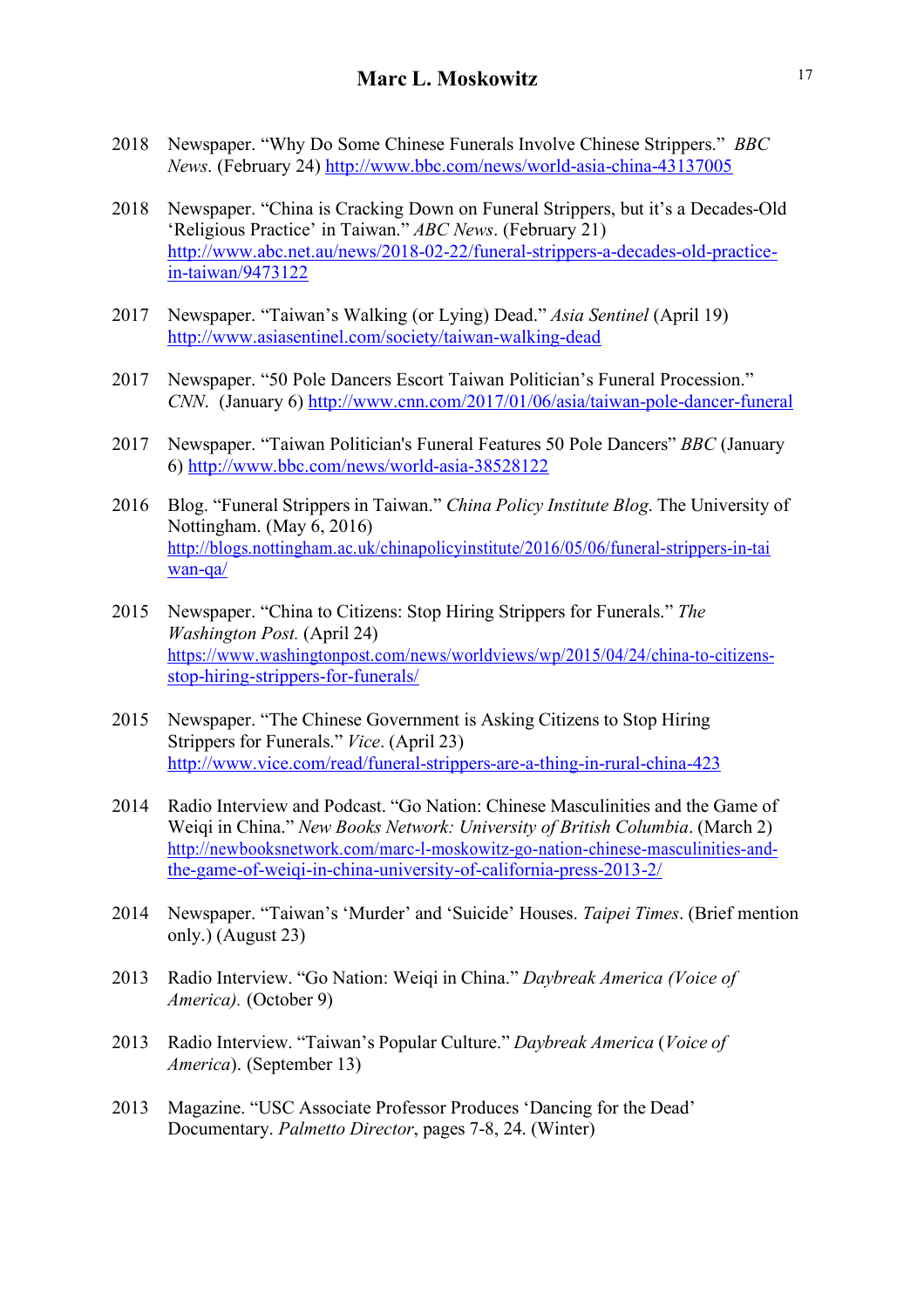- 2013 The Television show *Who Wants to be a Millionaire?* included a question about the film for its contestants. http://people.cas.sc.edu/moskowitz/efc/news.html (April 12)
- 2012 Radio. "The Occidental Tourist: Let's Get the (Funerary) Party Started." *Radio Taiwan International*. (November 12)
- 2012 Newspaper. "Funeral Strippers: Taiwan Showgirls Strip for the Dead During Religious Events Honoring the Deceased." The *Huffington Post* (October 11).
- 2012 Newspaper. "Taiwan Showgirls Strip for the Dead." *AP News*. (Brief mention only.) (October 9) http://www.huffingtonpost.com/2012/10/10/funeralstrippers-taiwan-showgirls-strip\_ n\_1956234.html
- 2011 Newspaper. "Taiwan 'Celebra a Vida'Com Strippers Durante Funeral, diz Antropólogo Americano." *UOL Noticias* (Brazil). (August 5) http://noticias.uol.com.br/internacional/ultimas-noticias/2011/08/05/taiwan-celebra-avida-com-strippers-durante-funeral-diz-antropologo-americano.htm
- 2011 Newspaper. "El Mundo Curioso y Hot de los Funerals con Strippers." *Las Últimas Noticias* (Chile's most widely read newspaper). (August 1)
- 2011 Blog. "Inside the Hot and Noisy World of Taiwan's Funeral Strippers." *Funeralwise*. (July 26)
- 2011 Radio Interview. *Newstalk Radio Ireland*. (July 13)
- 2011 Online News. "Taiwan's Funeral Strippers Dance for a Dead Crowd." *io9.com.* (July 9) http://io9.gizmodo.com/5819625/in-taiwan-you-can-hire-a-stripperfor-your-funeral
- 2011 Newspaper. "Sending them off with a Smile." *Taipei Times,* pages 13-14. (June 30) http://www.taipeitimes.com/News/feat/archives/2011/06/30/2003507026/1
- 2011 Taiwan's TVBS Television News briefly covered my film *Dancing for the Dead* in its news program. https://www.youtube.com/watch?v=XuDbQc1xYvI&feature=player\_embedded (June 12)
- 2007 Television. "Portraits Taiwan—Wu Ching You." *Discovery Channel.* (November 15)
- 2007 Radio Interview. "Miss Teen South Carolina." *Carolina Minute*. (September 17)
- 2006 Radio Interview. "Mandopop." *Groove Zone*. Radio Taiwan International English Programming. (August 12)
- 2006 Newspaper. "Afraid to Give up Ghosts." *Lost Angeles Times*, pages 1 and 12.
- 2006 Radio. "Popular Music in Taiwan." Radio Taiwan International French Programming. (April 25)